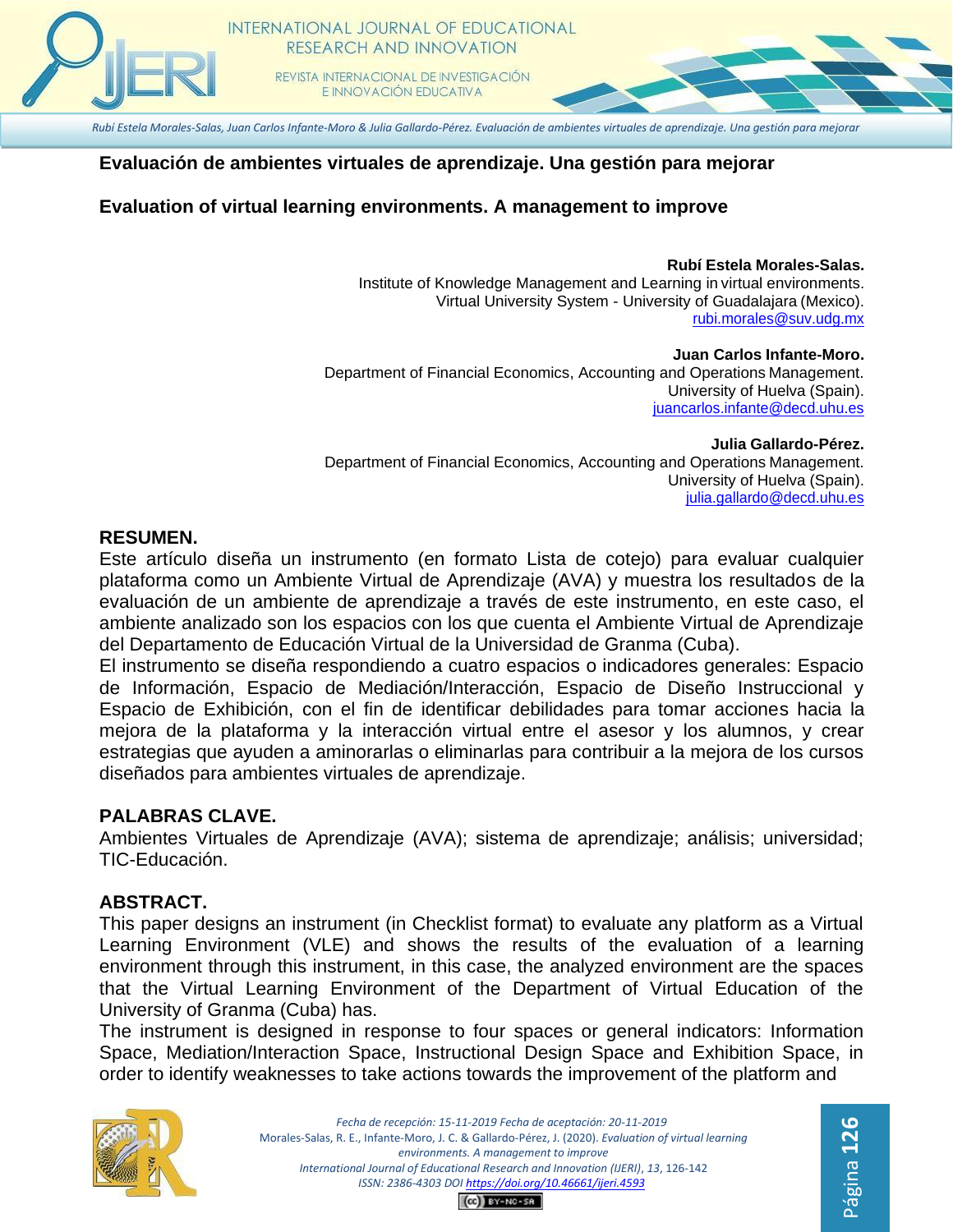

*Rubí Estela Morales-Salas, Juan Carlos Infante-Moro & Julia Gallardo-Pérez. Evaluación de ambientes virtuales de aprendizaje. Una gestión para mejorar*

virtual interaction between the advisor and the students, and create strategies that help to reduce or eliminate them to contribute to the improvement of courses designed for virtual learning environments.

## **KEY WORDS.**

Virtual Learning Environments (VLEs); learning system; analysis; university; ICT-Education.

### **1. Introduction.**

In a preliminary way, a virtual learning environment can be conceived as a space where activities are carried out using technologies, such as: Internet, multimedia materials and learning objects, among others, which have significantly changed traditional education (Bournissen, Tumino & Carrión, 2019; Blanco, Pérez, Arjona & Cordón, 2018; Yanacón-Atía, Costaguta & Menini, 2018; Infante-Moro, Infante-Moro, Torres-Díaz & Martínez-López, 2017; Torres-Díaz, Infante Moro & Valdiviezo Díaz, 2014).

These environments encourage situations for the student to apply knowledge, experiences and new elements, and form processes of analysis, reflection and understanding, but above all of content appropriation. Without forgetting that the distance aspect is present, that is, there is no physical presence.

Belloch (2012) addresses that an environment is a combination of resources, interactivity, support and structured learning activities, and that in order to develop them we must know the strengths and limitations of the computer support or virtual platform to be used.

The platforms are adaptable to the characteristics and needs of the user as they have different roles, teachers, tutors, administrators and students, thus enabling communication and interaction between student, teacher and tutor.

UNESCO (1998), in its world education report, points out that virtual learning environments constitute a totally new form of Educational Technology and offer a complex series of opportunities and tasks to teaching institutions around the world, defining the Virtual learning environment as an interactive computer program of a pedagogical nature that has an integrated communication capacity, that is, associated with New Technologies.

López Rayón Parra, Escalera Escajeda and Ledesma Saucedo (2002) define the virtual learning environments as "sets of interactive, synchronous and asynchronous environments, where, based on curricular programs, teaching-learning processes are carried out, through systems of learning administration".

And for Monroy, Ladino and Sánchez (2013), learning environments are the gathering of factors within which the set of interactions between individuals affect, in order to achieve learning. These factors are physical, psychological, technological, content, interaction and, very important, efficient communication.

They all mention that the characteristics of learning environments are varied, but can be referred to as follows if a general analysis is made:

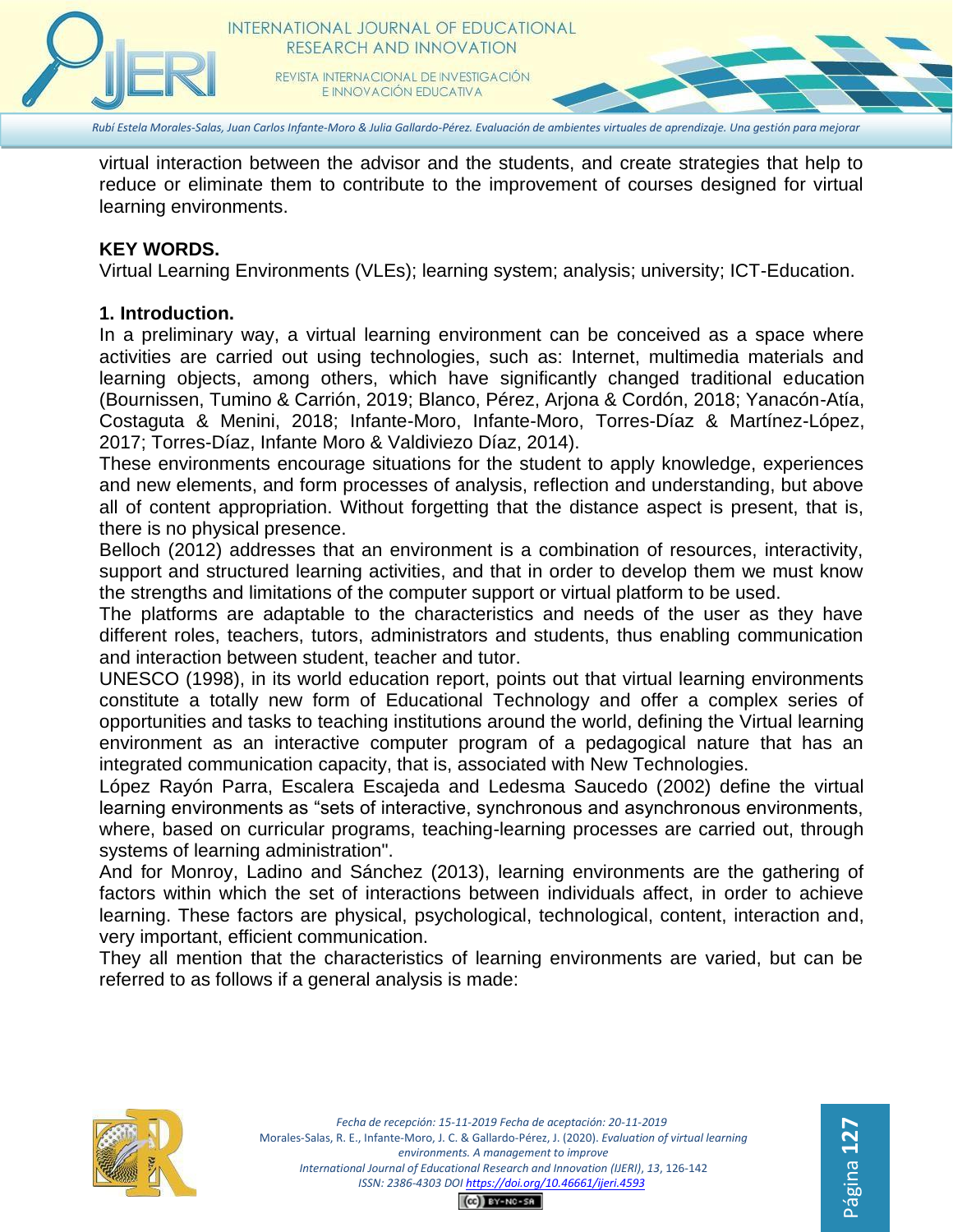

*Rubí Estela Morales-Salas, Juan Carlos Infante-Moro & Julia Gallardo-Pérez. Evaluación de ambientes virtuales de aprendizaje. Una gestión para mejorar*

- They facilitate to those who are located in it, the promotion and reinforcement of feelings of security and dignity.
- Promotion and reinforcement of experiences, attitudes and multiple relationships with the environment and the infrastructure necessary for the accumulation of the purposes of an educational proposal.
- They refer to the physical environment.
- They also refer to the interactions produced in the learning environment.
- They are based on a need.
- They consider the general psychological processes and principles of learning.
- They consider the nature of the contents and processes required for their learning.
- They should consider the characteristics of the people to whom they are addressed.
- They are delimited environments.
- They are moving environments.
- They can be face-to-face or virtual

Thus, these learning environments benefited from the incorporation of technologies and the internet, are strengthened in Distance Education, where activities take place, without the physical presence between students and advisors, on a platform (with the use and help from various media with a specific instructional design).

Similarly, the virtual learning environment has involved ways of working where technology and interaction between the participants are implemented, developing lessons in online courses where planning, instructional design, monitoring and evaluation are required.

In that way, the means, the instruments, the materials, a certain methodology and the interaction between the participants, do not guarantee learning and that optimal results are obtained. Avila and Bosco (2001) point out that these only contribute to be carried out in a certain way, but that it also requires a process of construction, assimilation, understanding, responsibility and determination on the part of the student.

Then, students learn certain content, develop skills, creativity and competencies, and interact with the reality of the context where it develops, using reason, making value judgments, proposing strategies or solving problems.

Therefore, in a Virtual Learning Environment (where the student is responsible for their development and progress in the program they are studying), autonomous learning is decisive.

Valle et al. (2007) points out that autonomous learning refers to the degree of student intervention in establishing their objectives, procedures, resources, evaluation and learning moments, from the active role they must have in relation to current training needs (in which the student can and should contribute his previous knowledge and experiences, to try to revitalize the learning and give it significance).



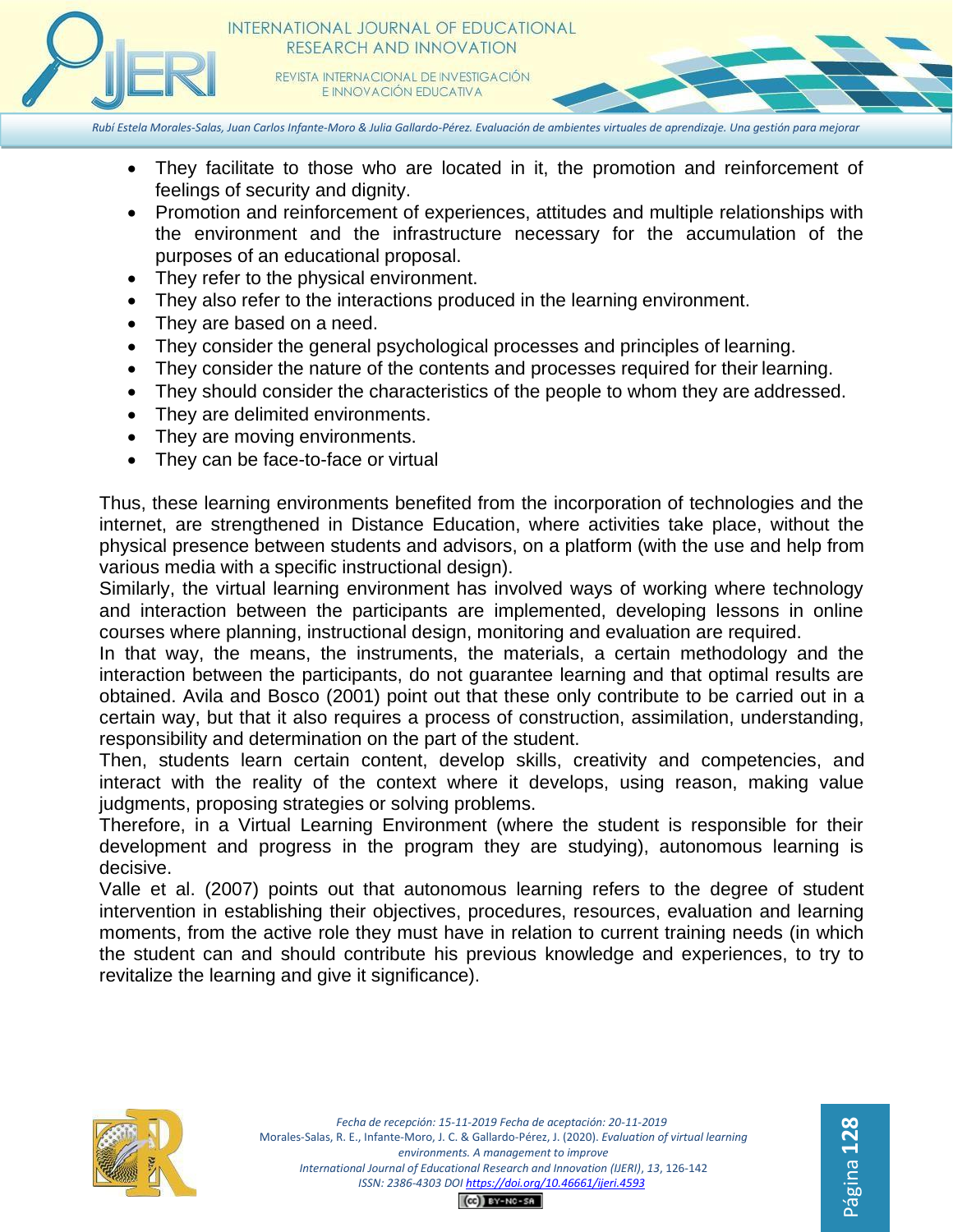

*Rubí Estela Morales-Salas, Juan Carlos Infante-Moro & Julia Gallardo-Pérez. Evaluación de ambientes virtuales de aprendizaje. Una gestión para mejorar*

Martí (2000) states that it is the intellectual process through which the subject implements cognitive and metacognitive, sequential, objective, procedural and formalized strategies to obtain strategic knowledge. This process is governed by principles of action such as: a manifest interest in reasons that motivate deliberate action; recognition of previous learning experiences; the establishment of new relationships between learning - work - everyday life, as well as between theory and practice; the identification of intrinsic motivation; and the development of the personal potential of self-regulation.

For Martínez (2004), autonomous learning is a process where the student self-regulates their learning and becomes aware of their own cognitive and socio-affective processes. This awareness is what is called metacognition. The pedagogical effort in this case is oriented towards the formation of subjects focused on solving specific aspects of their own learning, and not only on solving a specific task, that is, orienting the student to question, review, plan, control and evaluate their own learning action.

Based on all of the above, it can be affirmed that autonomous learning is favored with the interaction between participants, where messages and contributions (when displayed and shared on the platform) allow students to receive new contributions, feedback, doubts, refutations, questions, congratulations, etc., and allow them to reflect, analyze and deepen the contributions, being able to modify or debate and defend the content of their messages (which also reports them experiencing learning).

That is why, Distance Education and, specifically, virtual learning environments, must be taken care of in a profound way, to identify: what is happening inside the virtual environment, how activities are carried out in the platform, if the planned learnings are those that are being developed and, especially, if the spaces that the platform has are desirable for the achievement of these learning and objectives (Pinto Corredor, Agredo Delgado & Collazos, 2018; Forneiro, 2008; González, 2000).

Therefore, it is essential to investigate the spaces that have the Virtual Learning Environment of the Department of Virtual Education of the University of Granma in Cuba, specifically on the platform where educational programs are developed, since there is no physical presence of a teacher, advisor, facilitator or teacher to guide, transmit or guide the contents, and students are not subject to fixed schedules, facilities and transfers; that is, that knowledge is approached in a flexible manner, which also adjusts to the needs and availability of time of each student regardless of age, social status or personal status.

Although in these environments, the student and autonomous learning are the center of everything, the teacher continues to be a determining figure in the student's learning, because in addition to being an expert in his area and in the subject he advises, he has theoretical knowledge and technical and pedagogical skills to promote and motivate learning in students (Morales Salas, Infante-Moro & Gallardo-Pérez, 2019; Martínez, 2017).

Thus, it also acts as a mediator of the educational process in the field of planning, work dynamics, instructional design and learning strategies, in order to generate knowledge. What causes that the adviser must handle the platforms in an organized, clear and concrete way, to achieve this mediation with optimum quality. But what should the platforms contain to allow compliance with these quality standards?

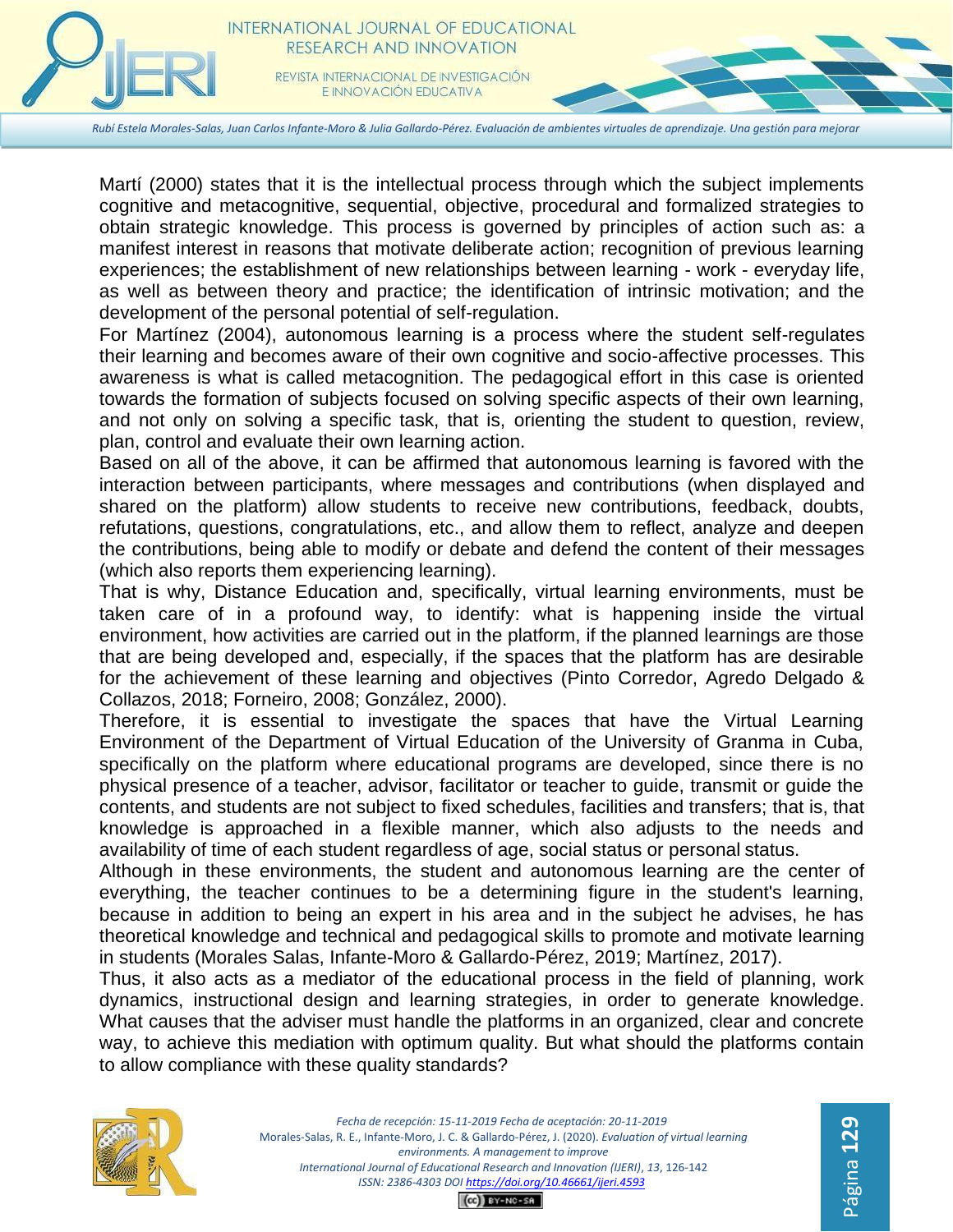

For Boneu (2007) there are four basic and essential characteristics that any platform (such as a Virtual Learning Environment) should have:

- Interactivity: make the person using the platform aware that he is the protagonist of his training.
- Flexibility: set of functionalities that allow the e-learning system to have an easy adaptation in the organization where you want to implement, in relation to the institutional structure, the study plans of the institution and, finally, to the contents and styles Pedagogical organization.
- Scalability: the ability of the e-learning platform to work equally with a small or large number of users.
- Standardization: Possibility to import and export courses in standard formats such as SCORM (Sharable Content Object Reference Model), which are a set of standards and specifications that allow to create structured pedagogical objects.

And one of the main characteristics of the Virtual Learning Environments, from the perspective of communicative processes, is that they must have very limited spaces, which Chan refers to as follows:

"- The information space is where the various types of materials to be processed are located. In this space you can present the information organized or to be inquired by the students. Information can be provided by various means: exhibitions, documents, databases, images, graphics,...

- The interaction space is one in which situations are arranged so that the subjects of the information exchange information of all kinds: opinions, products of their work, doubts, projects, creative expressions,...

- In the production space there are tools and devices for information processing, exercise and problem solving.

- And the exhibition space is characterized by being a space for the circulation of learning products, for the socialization of its results. In this space, students express the achievements of their effort and, in turn, expose what they find in the products of others" (2004, p.10).

## **2. Methodology.**

Based on the previous information of Chan (2004), the researchers proceeded to develop an instrument that could evaluate virtual learning environments, which consists of 4 spaces:

- 1. Information Space: it presents sufficient information about the planning and development of the course, the organization and scheduling of all learning activities that the student will have to execute.
- 2. Mediation/Interaction Space: it presents the functions of orientation, motivation, organization and management of the teaching and learning process, from the figure of the advisor and the interaction with the student. It also promotes and encourages the analysis, synthesis and appropriation of information to obtain meaningful learning.



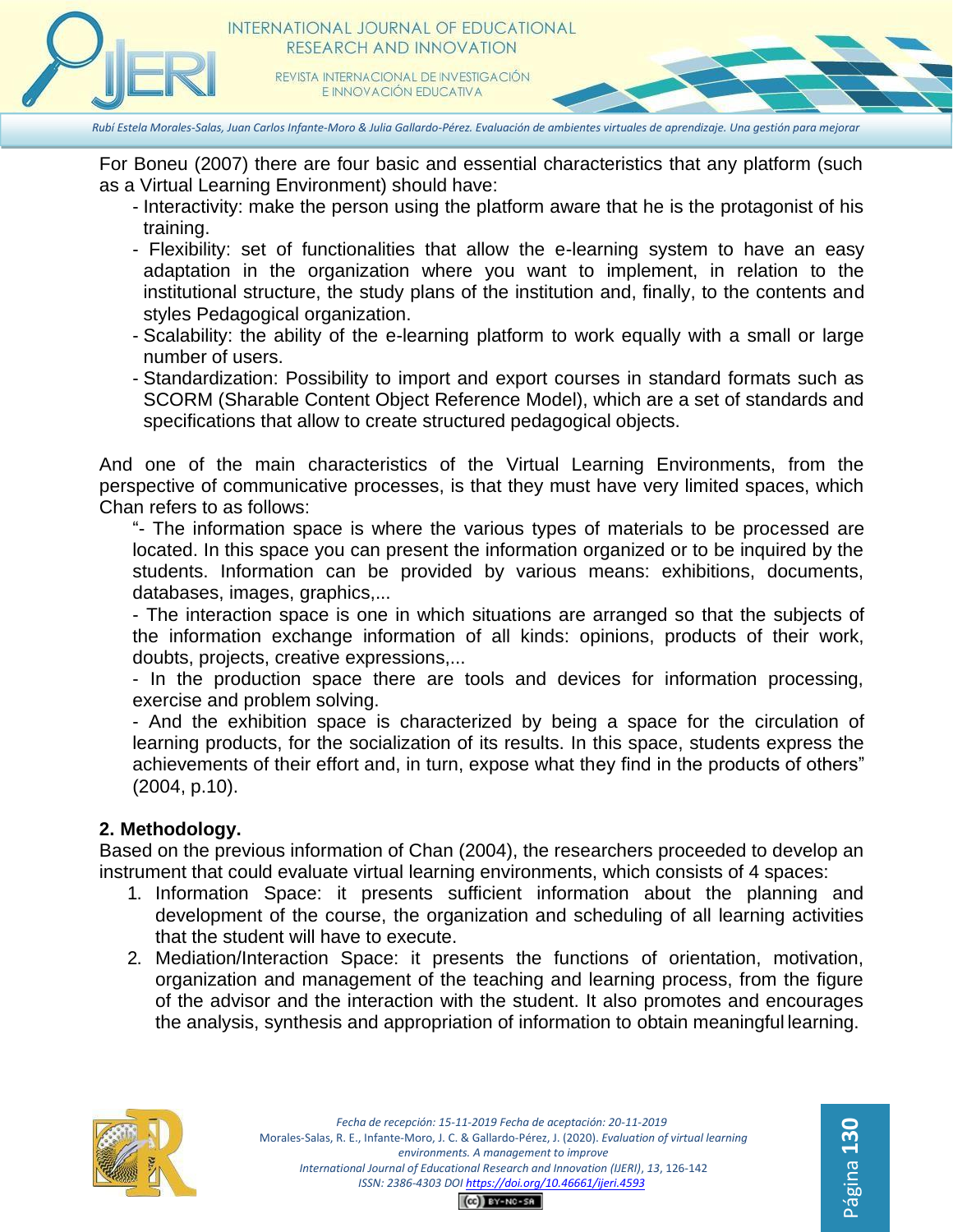

- 4. Instructional Design Space: it presents the methodology used in the course: objectives, competencies that are intended to be achieved, clear and objective drafting of instructions that contain the activities that meet the congruence of the objective and competence to achieve. The digital teaching resources (digital books, notes, notebooks, instructions, audiovisuals, blog, web pages, multimedia, simulators, wikis, learning objects, among others (Infante-Moro, Infante-Moro & Gallardo-Pérez, 2019)) will also be presented in this space.
- 5. Exhibition Space: it presents access and flexibility to the interaction between students and advisors through the design of the educational platform, its design and automation. All this to ensure that students reach high levels of metacognition.

The design of this instrument was unanimously validated by experts, and subsequently it was applied (the results are shown below).

Thus, for the present study, the following research questions were formulated:

- a) Does the platform as a virtual learning environment (VLE) of the Department of Virtual Education of the University of Granma have defined spaces?
- b) Does the platform as VLE of the Department of Virtual Education of the University of Granma in its Higher Education courses present the organized information?
- c) Does the mediation and interaction that occurs on the platform as VLE of the Department of Virtual Education of the University of Granma in its Higher Education courses, contain sufficient elements for the exchange of information of all kinds?
- d) Does the instructional design of the courses hosted in an VLE of the Department of Virtual Education of the University of Granma in its Higher Education courses present sufficient elements to process all types of information?
- e) Can the advisor and the student evaluate the interaction spaces of the virtual learning environment of the Department of Virtual Education of the University of Granma?

And once the questioning was obtained, it was sought to fulfill the general objective of this research: to evaluate a virtual learning environment through an instrument that identifies weaknesses to take actions towards the improvement of the platform and the virtual interaction between the Advisor and students.

# **2.1. Context.**

The present study was carried out in the Department of Virtual Education of the University of Granma (Cuba) during the period from August to December 2017, taking a sample of 15 advisors who teach different subjects in the Higher Education Programs with a blended (face-to-face) mode and online or virtual). The online part is the one that was evaluated.

The criteria for selecting the participating advisors were those of being an advisor to any subject that is taught semi-in-person of any of the degree programs offered at the University of Granma (Cuba), having a minimum teaching experience of three years and knowing concepts about virtual environments.



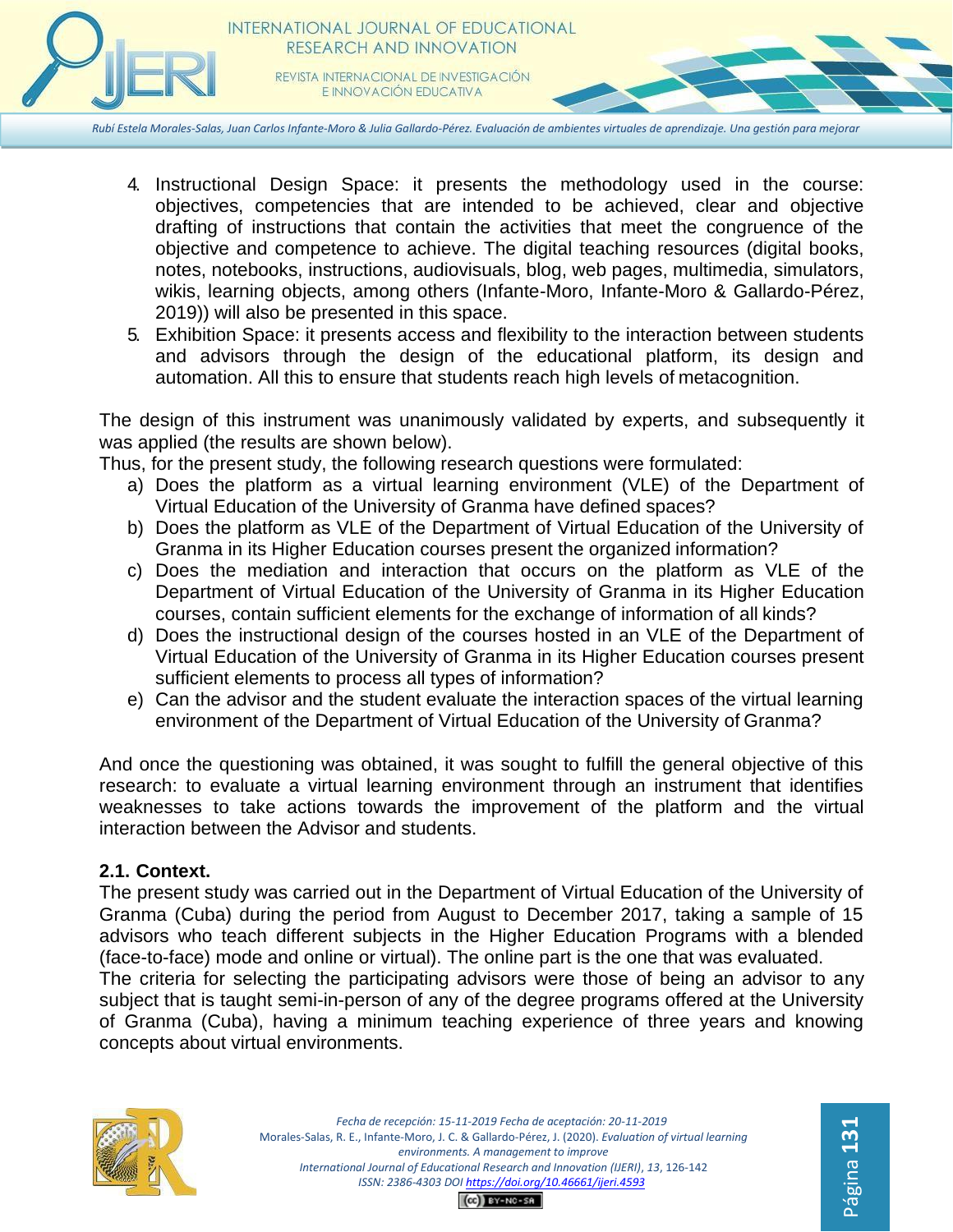

# **2.2. Process.**

It was positioned as a non-experimental, descriptive-transversal research, with a mixed approach (since it only measured or collected information independently or jointly on the concepts or reference categories).

According to Danhhke: "descriptive studies seek to specify the properties, characteristics and important profiles of people, groups, communities or any other phenomenon that are incorporated into an analysis" (Hernández, Fernández & Baptista, 2014: 102).

Specifically, according to Hernández, Fernández and Baptista (2014), this study was crosssectional because data were collected in a single moment, in a single time, whose purpose was to describe variables and analyze their incidence and interrelationship at a given time, it is like Take a picture of something that happens.

Likewise, Hernández, Fernández and Baptista (2014) point out that the description of phenomena, situations and events in a natural situation, allows the generalization of results so as not to be subject to a rigorous control, typical of laboratory research. Obviously, methodological, quantitative and qualitative strategies offer divergent views.

Based on the analysis of the participating researchers, an instrument was designed under the format "Checklist to evaluate Virtual Learning Environments" (Table 1), using as spaces the spaces from the perspective of the communicative processes, which Chan (2004) refers, that is: informative, interactive, production and exhibition. With some adaptations to it taking into account their agreements and which were defined above.

The general indicators that were included for the design of the Checklist to evaluate Virtual Learning Environments were: a) Information Space, b) Mediation/Interaction Space c) Instructional Design Space and d) Exhibition Space. And, in addition, criteria were used according to the functions and activities performed by the advisor and the virtual student, which arise from the analysis and interaction of the advisors achieved in discussion meetings and academic activities through collaborative work in the workshop course " Didactics focused on student learning in virtual environments "(developed in August 2017 at the aforementioned university).

Below is the instrument in its final version (Table 1):

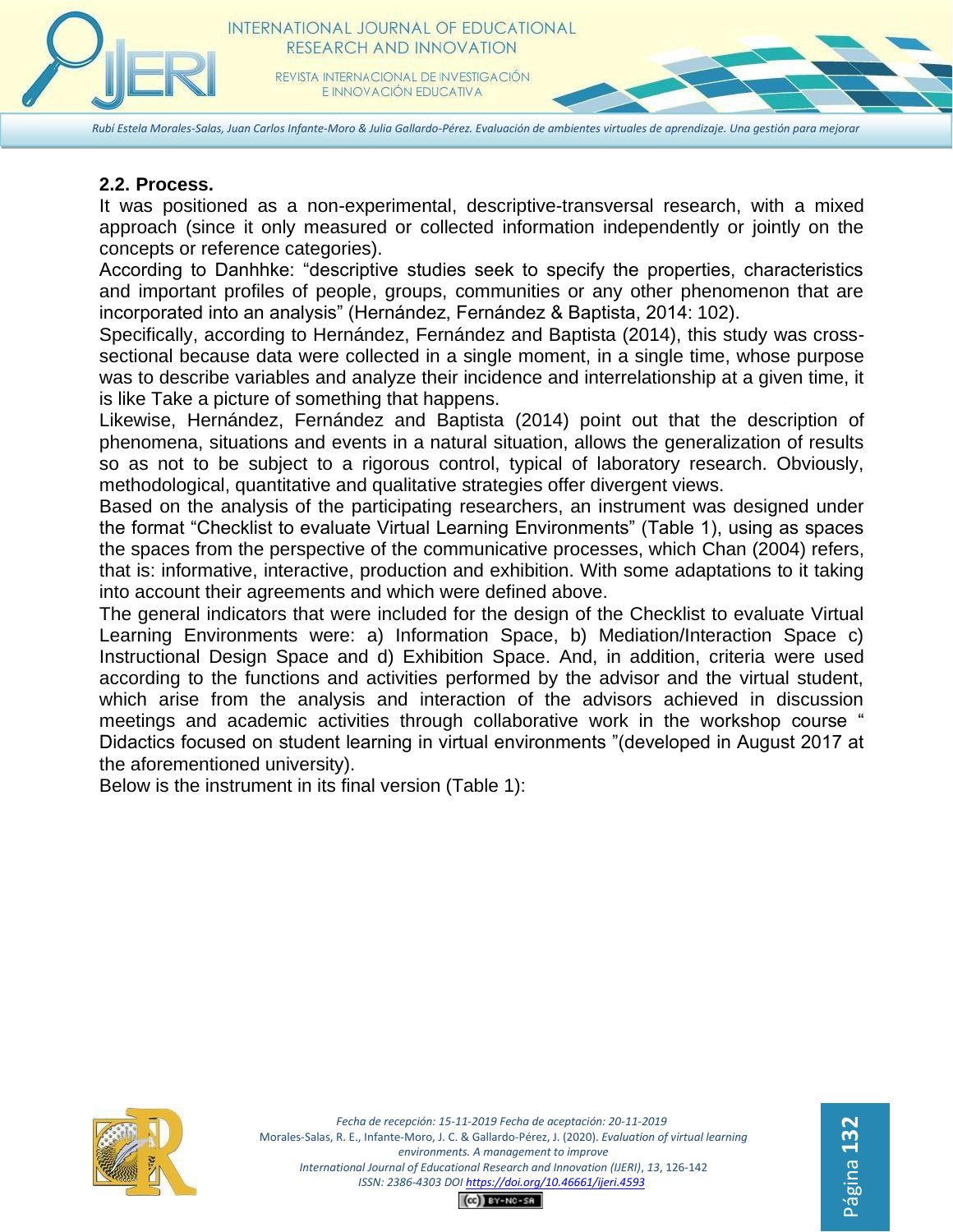

#### INTERNATIONAL JOURNAL OF EDUCATIONAL RESEARCH AND INNOVATION

REVISTA INTERNACIONAL DE INVESTIGACIÓN E INNOVACIÓN EDUCATIVA

*Rubí Estela Morales-Salas, Juan Carlos Infante-Moro & Julia Gallardo-Pérez. Evaluación de ambientes virtuales de aprendizaje. Una gestión para mejorar*

| <b>Indicators</b>              | <b>Evaluation criteria</b>                                                                                                                                                                                                 | <b>YES</b> | <b>NO</b> |
|--------------------------------|----------------------------------------------------------------------------------------------------------------------------------------------------------------------------------------------------------------------------|------------|-----------|
| Information space              | 1 Information on the planning of the course, as well as the development of the<br>course, is presented on the platform.                                                                                                    |            |           |
|                                | 2 They display the course information in an organized and scheduled manner.                                                                                                                                                |            |           |
|                                | 3 The platform has graphics and images that make the information more<br>attractive.                                                                                                                                       |            |           |
|                                | 4 The graphics and images are sufficient, relevant and clear.                                                                                                                                                              |            |           |
|                                | 5 Present videos that complement the information.                                                                                                                                                                          |            |           |
|                                | 6 There is congruence in the videos for the purpose of learning and they have a<br>high quality in both audio and images.                                                                                                  |            |           |
|                                | 1 The advisor fulfills the functions of orientation, motivation and organization of<br>the learning process in a timely manner.                                                                                            |            |           |
|                                | 2 The advisor plays the role of analyst and guide.                                                                                                                                                                         |            |           |
|                                | 3 Instructs, advises and evaluates the adviser to his students in a timely manner.                                                                                                                                         |            |           |
|                                | 4 The advisor performs the role of instrumenter and intercom, planning and<br>facilitating the use of available teaching resources.                                                                                        |            |           |
|                                | 5 The advisor manages the learning groups.                                                                                                                                                                                 |            |           |
| Mediation/Interaction<br>Space | 6 Select and use technological resources according to the established objectives<br>(email, forums, chat, netmeeting, wikis) as support for communication and<br>interaction with students (synchronous and asynchronous). |            |           |
|                                | 7 The work of a planner and manager is carried out in the development of the<br>course by the advisor.                                                                                                                     |            |           |
|                                | 8 The advisor organizes the group work and facilitates coordination among the<br>members.                                                                                                                                  |            |           |
|                                | 9 The consultant facilitates intellectual / conceptual work techniques for<br>collaborative network study.                                                                                                                 |            |           |
|                                | 10 The advisor motivates and ensures that students work at an appropriate<br>pace.                                                                                                                                         |            |           |
|                                | 11 The advisor promotes and encourages the analysis, synthesis and<br>appropriation of information to obtain meaningful learning.                                                                                          |            |           |
|                                | 12 Information is provided to the student about the progress of study by the<br>advisor.                                                                                                                                   |            |           |
|                                | 13 The advisor organizes the interaction by clearly defining the roles of the<br>student and advisor.                                                                                                                      |            |           |
|                                | 14 Promotes work in the group, between students and advisor, favoring the<br>development of arguments and strengthening collaborative and cooperative<br>work.                                                             |            |           |
|                                | 15 The advisor encourages, stimulates, integrates and conducts student<br>participation.                                                                                                                                   |            |           |
|                                | 16 The advisor energizes the training and group work.                                                                                                                                                                      |            |           |
|                                | 17 The adviser provides timely feedback, adding value to the activity carried out<br>by the student.                                                                                                                       |            |           |
|                                | 18 Upon feedback, the advisor respectfully suggests proposals to improve the<br>activity delivered by the student.                                                                                                         |            |           |
|                                | 19 Questions or messages are answered by the advisor within 24 hours to the<br>students.                                                                                                                                   |            |           |
|                                | 20 The advisor suggests extra didactic material (apart from the one that comes<br>in resources).                                                                                                                           |            |           |



*Fecha de recepción: 15-11-2019 Fecha de aceptación: 20-11-2019* Morales-Salas, R. E., Infante-Moro, J. C. & Gallardo-Pérez, J. (2020). *Evaluation of virtual learning environments. A management to improve International Journal of Educational Research and Innovation (IJERI)*, *13*, 126-142 *ISSN: 2386-4303 DO[I https://doi.org/10.46661/ijeri.4593](https://doi.org/10.46661/ijeri.4593)*  $(O)$  BY-NC-SA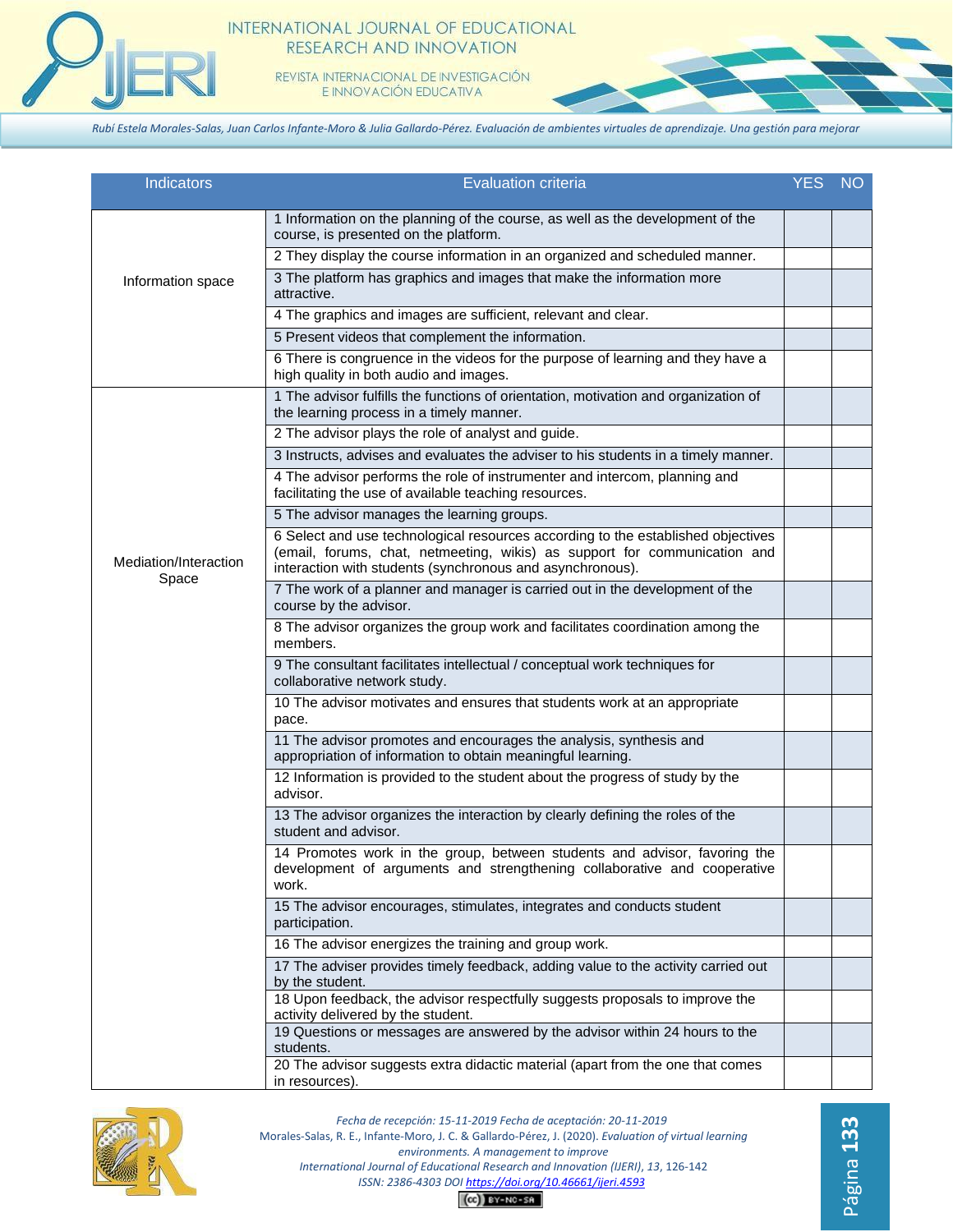

#### INTERNATIONAL JOURNAL OF EDUCATIONAL RESEARCH AND INNOVATION

REVISTA INTERNACIONAL DE INVESTIGACIÓN E INNOVACIÓN EDUCATIVA

*Rubí Estela Morales-Salas, Juan Carlos Infante-Moro & Julia Gallardo-Pérez. Evaluación de ambientes virtuales de aprendizaje. Una gestión para mejorar*

| Indicators                  | <b>Evaluation criteria</b>                                                                                                           | <b>YES</b> | NO |
|-----------------------------|--------------------------------------------------------------------------------------------------------------------------------------|------------|----|
| Mediation/Interaction Space | 21 The advisor uses videoconferencing to explain doubts.                                                                             |            |    |
|                             | 22 The advisor uses teaching resources with different formats (video, graphics,<br>maps, tutorials, among others).                   |            |    |
|                             | 23 The advisor promotes metacognition.                                                                                               |            |    |
|                             | 24 The advisor recovers the previous knowledge of the students.                                                                      |            |    |
|                             | 25 The advisor determines the evaluation criteria, qualitative and qualitative and informs<br>students in a timely and clear manner. |            |    |
|                             | 1 The methodology used in the course allows students to reach high cognitive levels.                                                 |            |    |
|                             | 2 Complete the course with learning the skills necessary to be part of the knowledge.                                                |            |    |
|                             | 3 The learning objectives are well defined.                                                                                          |            |    |
|                             | 4 The instructions were written in a clear and objective manner that does not allow<br>misinterpretation.                            |            |    |
|                             | 5 They present information that implies different forms of relationship with the environment.                                        |            |    |
|                             | 6 The instructions for learning activities are in accordance with the objective to be<br>achieved.                                   |            |    |
|                             | 7 The instructions present a logical order.                                                                                          |            |    |
|                             | 8 Learning activities are sufficient for the achievement of skills.                                                                  |            |    |
|                             | 9 The teaching resources are congruent with the objective that is intended to be achieved.                                           |            |    |
| Instructional Design Space  | 10 Sufficient resources are presented for carrying out the activities.                                                               |            |    |
|                             | 11 The teaching resources have relevant quality and provide value for learning.                                                      |            |    |
|                             | 12 Designed activities promote metacognition.                                                                                        |            |    |
|                             | 13 Designed activities allow students to recover their previous knowledge.                                                           |            |    |
|                             | 14 Evaluation criteria are presented for each of the activities.                                                                     |            |    |
|                             | 1 The platform is friendly in its navigation and allows quick access to information.                                                 |            |    |
|                             | 2 There are adequate spaces on the platform that allow interaction between students and<br>advisors.                                 |            |    |
|                             | 3 Presents the flexibility platform to modify the content modules of a course that is already<br>online.                             |            |    |
|                             | 4 Information organization is presented in chronological order.                                                                      |            |    |
|                             | 5 Platform elements are displayed quickly.                                                                                           |            |    |
|                             | 6 There are tools and spaces to provide feedback.                                                                                    |            |    |
|                             | 7 The platform allows subsequent delivery of tasks.                                                                                  |            |    |
|                             | 8 The platform allows you to attach several files, as well as edit them when you want to<br>modify.                                  |            |    |
|                             | 9 The design of the platform is friendly and allows the incorporation of blogs and wikis for<br>collaborative work.                  |            |    |
|                             | 10 The platform is updated automatically.                                                                                            |            |    |
|                             | 11 The platform has forum spaces to resolve doubts immediately.                                                                      |            |    |
|                             | 12 The platform has chat.                                                                                                            |            |    |
|                             | 13 The platform allows the design of relevant evaluation instruments.                                                                |            |    |
|                             |                                                                                                                                      |            |    |

Table 1. Checklist to evaluate Virtual Learning Environments. Source: Self-made based on Chan (2004) and Morales and Pereida (2017).

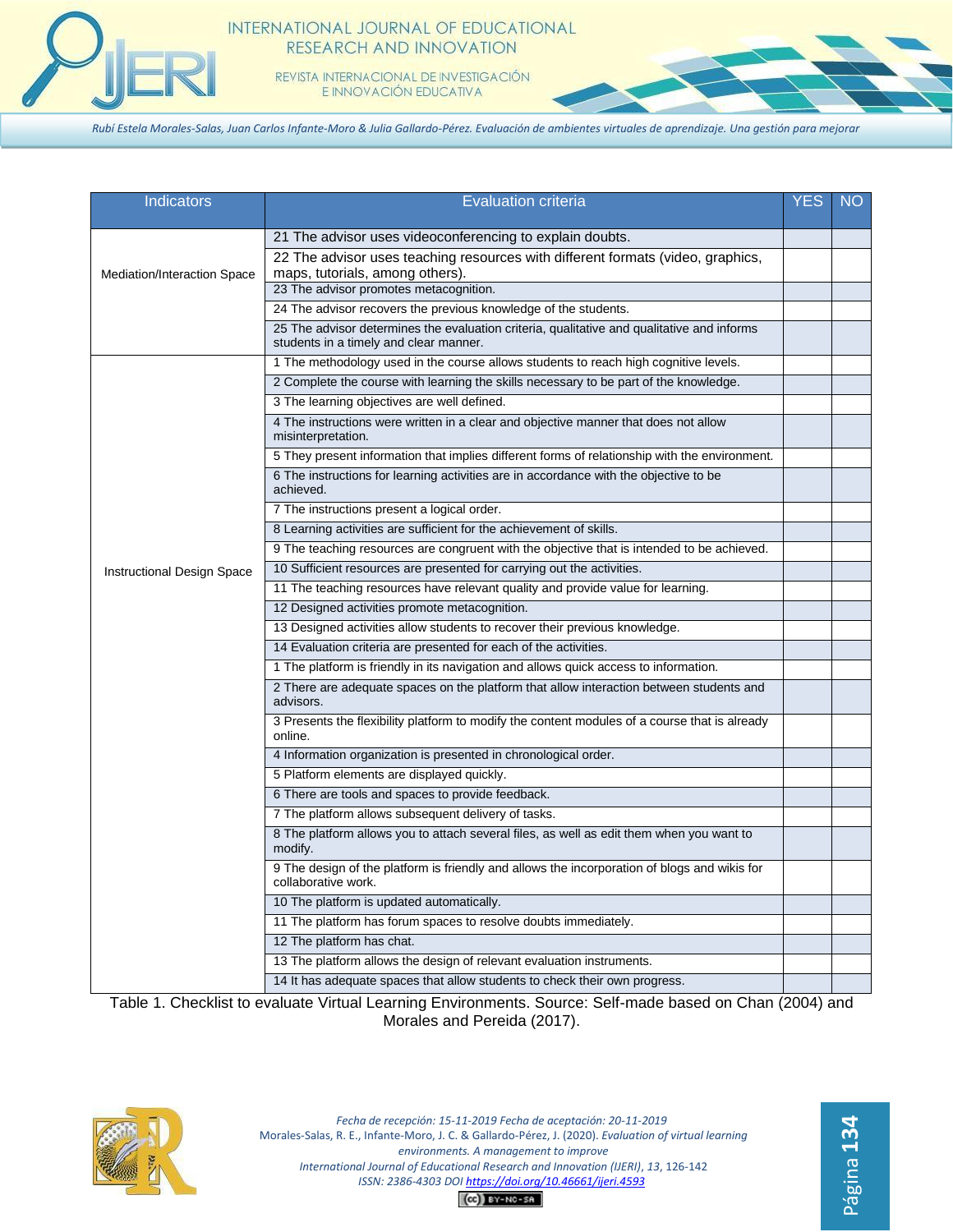

# **3. Results.**

The results are shown below by graphing, obtained from the application of the instrument. Figure 1 shows that questions 3, 4, 5 and 6 are items that should be taken into account to improve the virtual platform, where 33% of teachers say that the images and graphics that appear on the platform are not relevant neither clear nor provide attractive information. With respect to questions 5 and 6, 60% say that the videos presented on the platform do not complement the information and, therefore, are not congruent. In addition to showing poor quality in the image and audio.



Figure 1. Information Space. Source: Self-made.

In general, there were 31 negative responses out of a total of 90 (equivalent to 34% of the responses), that is, a third of the teachers surveyed are not satisfied with the way in which the Information Space is presented on their platform virtual (Figure 2).



Figure 2. General result: Information Space. Source: Self-made.



*Fecha de recepción: 15-11-2019 Fecha de aceptación: 20-11-2019* Morales-Salas, R. E., Infante-Moro, J. C. & Gallardo-Pérez, J. (2020). *Evaluation of virtual learning environments. A management to improve International Journal of Educational Research and Innovation (IJERI)*, *13*, 126-142 *ISSN: 2386-4303 DO[I https://doi.org/10.46661/ijeri.4593](https://doi.org/10.46661/ijeri.4593)*

Página **135**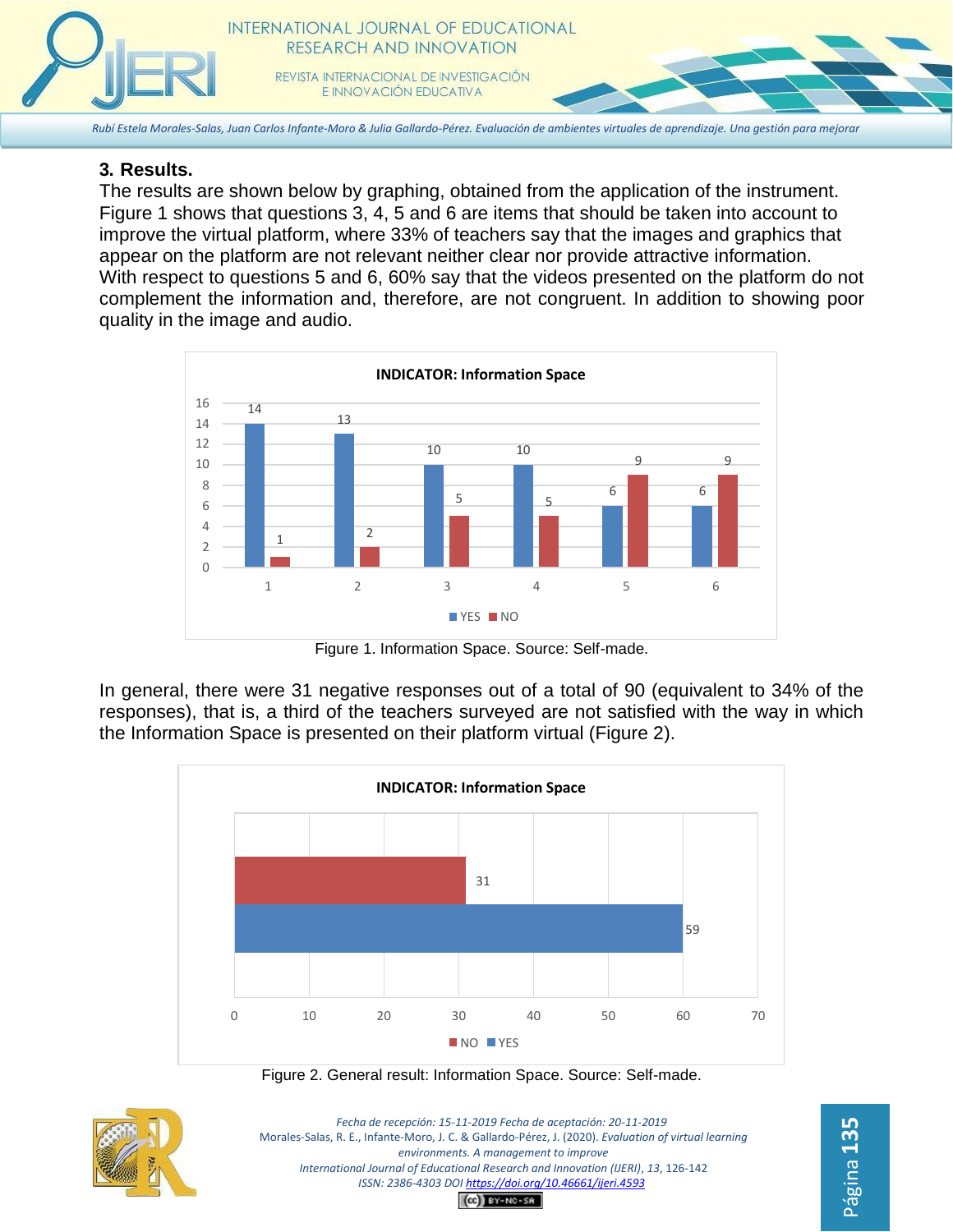

Figure 3 shows that the questions to be considered in a more timely manner are 5, 19, 21 and 22. 33% of teachers say that the teacher or advisor does not manage the learning groups, which does not follow up.

In question 19, 47% say that students' doubts are not answered before 24 hours.

In question 21, 80% of the advisors express not being able to use videoconferencing to explain questions that students present.

And in question 22, 40% of teachers say they don't use videos, tutorials, concept or mental maps and graphics, on their virtual platforms.



Figure 3. Mediation-Interaction Space. Source: Self-made.

Overall, there were 73 negative responses out of a total of 375, which means that 19% of the teachers surveyed are not satisfied with the way in which the Mediation-Interaction Space is presented in their virtual platform (Figure 4).



Figure 4. General result: Mediation-Interaction Space. Source: Self-made.



*Fecha de recepción: 15-11-2019 Fecha de aceptación: 20-11-2019* Morales-Salas, R. E., Infante-Moro, J. C. & Gallardo-Pérez, J. (2020). *Evaluation of virtual learning environments. A management to improve International Journal of Educational Research and Innovation (IJERI)*, *13*, 126-142 *ISSN: 2386-4303 DO[I https://doi.org/10.46661/ijeri.4593](https://doi.org/10.46661/ijeri.4593)*  $(G)$  BY-NC-SA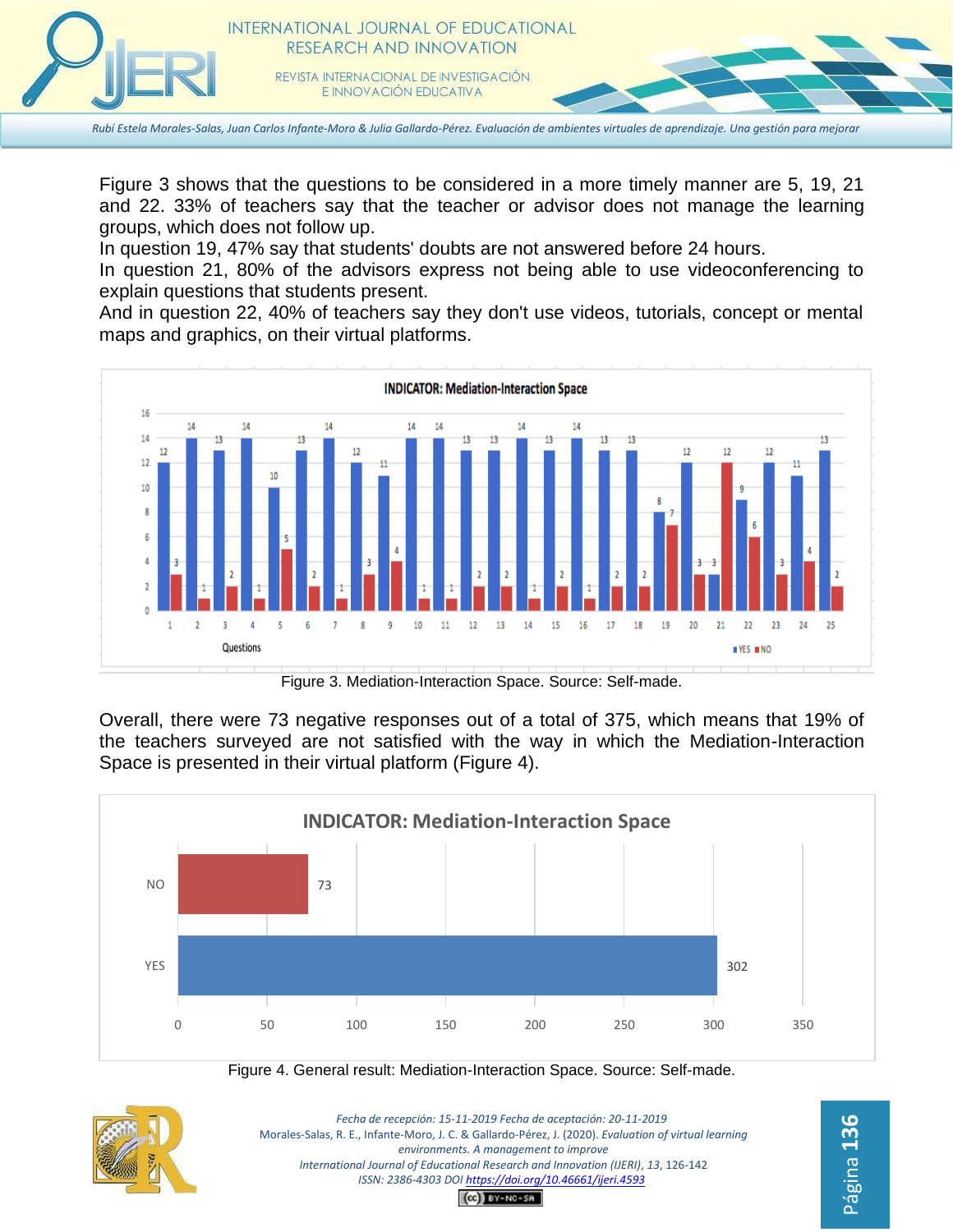

Figure 5 shows that questions 10 and 12 are the ones with the highest score. In question 10, 27% of the professors say that in their virtual platform not enough resources are presented for students to carry out their activities. And in question 12, 20% say that the activities provided to students do not present an effective design that promotes the goal of cognition.



Figure 5. Instructional Design Space. Source: Self-made.

In general, there were 24 negative responses out of a total of 210, which is equivalent to the fact that 11% of the professors surveyed are not satisfied with the way in which the Instructional Design Space is presented in their virtual platform (Figure 6).







*Fecha de recepción: 15-11-2019 Fecha de aceptación: 20-11-2019* Morales-Salas, R. E., Infante-Moro, J. C. & Gallardo-Pérez, J. (2020). *Evaluation of virtual learning environments. A management to improve International Journal of Educational Research and Innovation (IJERI)*, *13*, 126-142 *ISSN: 2386-4303 DO[I https://doi.org/10.46661/ijeri.4593](https://doi.org/10.46661/ijeri.4593)*

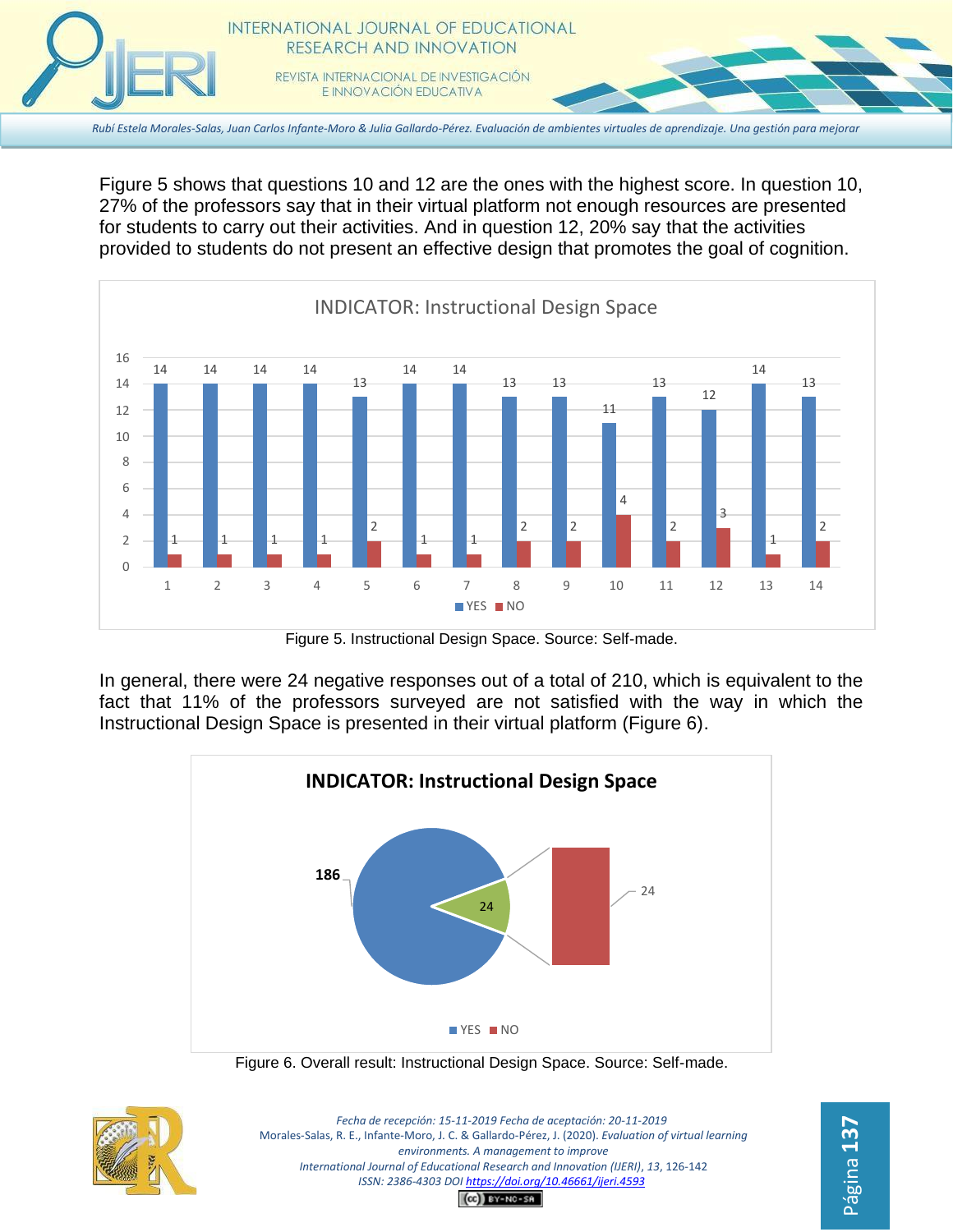

And in the Exhibition space, it is considered that questions 5, 9 and 10 are in which special attention should be paid (Figure 7). In question 5, 33% of teachers say that the elements that the platform contains are not displayed quickly, but are slow.

In question 9, 40% say that the design of the platform is not friendly and this favors that wikis or blogs that allow collaborative work between students and advisors cannot be incorporated.

And in question 10, 53% of the teachers surveyed point out that the platform is not updated automatically.



Figure 7. Exhibition Space. Source: Self-made.

Overall, there were 43 negative responses out of a total of 210, which is equivalent to the fact that 20% of the teachers surveyed are not satisfied with the way in which the Exhibition Space is presented on their virtual platform (Figure 8).



Figure 8. Overall result: Exhibition Space. Source: Self-made.



*Fecha de recepción: 15-11-2019 Fecha de aceptación: 20-11-2019* Morales-Salas, R. E., Infante-Moro, J. C. & Gallardo-Pérez, J. (2020). *Evaluation of virtual learning environments. A management to improve International Journal of Educational Research and Innovation (IJERI)*, *13*, 126-142 *ISSN: 2386-4303 DO[I https://doi.org/10.46661/ijeri.4593](https://doi.org/10.46661/ijeri.4593)*

Página **138**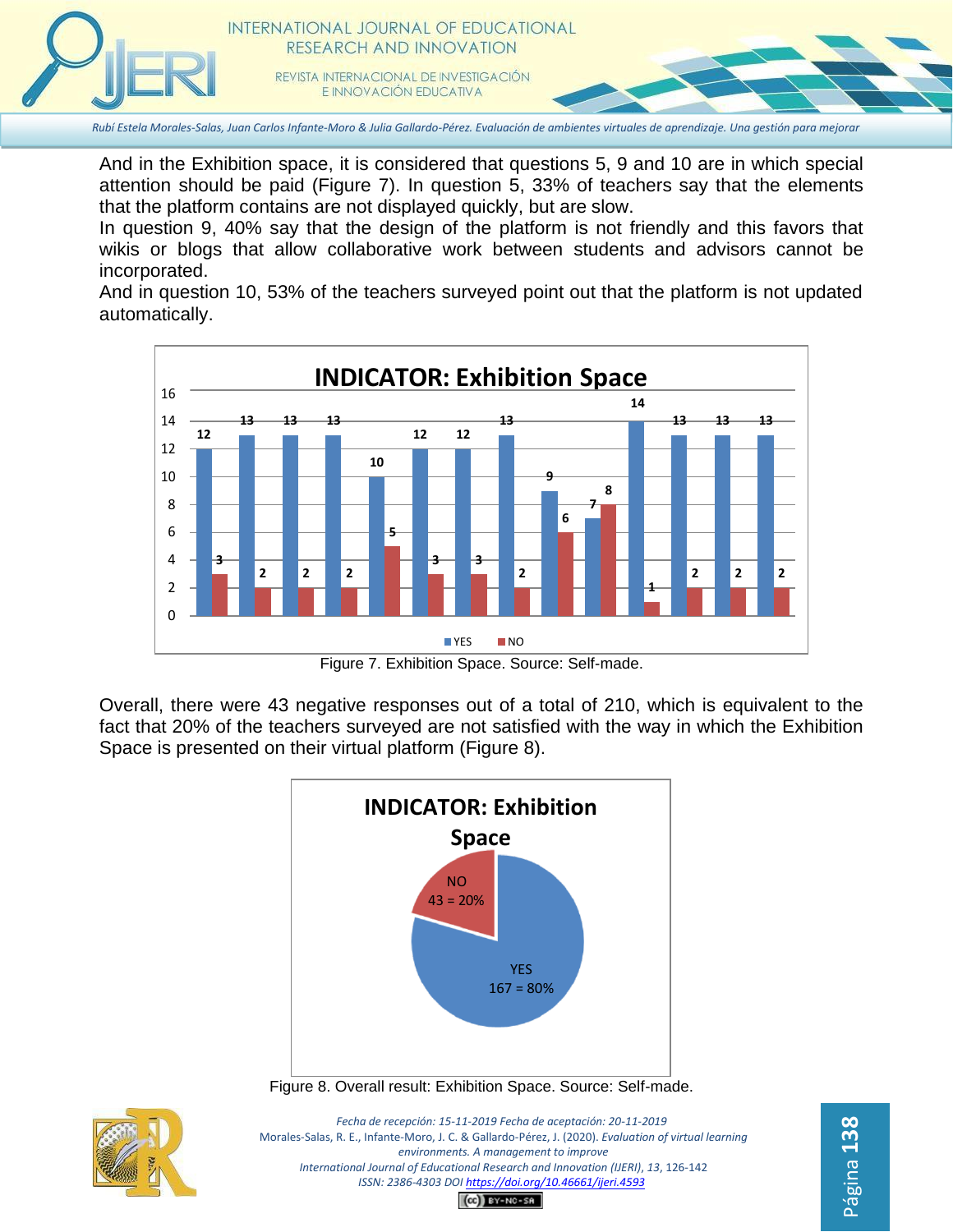

*Rubí Estela Morales-Salas, Juan Carlos Infante-Moro & Julia Gallardo-Pérez. Evaluación de ambientes virtuales de aprendizaje. Una gestión para mejorar*

#### **4. Conclusions.**

In this article, an instrument was designed under the "Checklist for assessing Virtual Learning Environments" (Table 1), whose indicators were: a) Information Space, b) Mediation / Interaction Space c) Instructional Design Space and d ) Exhibition Space, and proceeded to its application.

The design was designed so that both advisors and students could answer it, taking care of the sense of language and its writing. In this first stage it was only applied to teachers.

Its analysis is very useful to improve the spaces of a VLE, since the diversity of criteria that this instrument presents includes in a thorough way the perception and experience of the participating advisors of the platform of the Department of Virtual Education of the University of Granma (Cuba ), who teach different subjects in the Higher Education Programs with a blended modality.

There are many aspects that would have to be analyzed to evaluate a VLE, but, nevertheless, keeping the platforms active is a guarantee that the student acquires the competences efficiently and with optimum quality.

In this case study, with the results obtained, those involved in these virtual learning spaces must take into account the following aspects (translated into weaknesses) to take actions towards the improvement of the platform and the virtual interaction between the advisor and the students.

### **a) Difficulties arising from the Information Space:**

Images and graphics are not clear and therefore do not provide attractive information. The videos have poor quality in both image and audio.

Excessive presence of linear text.

Poor creativity and semantic neglect in visual texts and, especially, in photographs.

## **b) Difficulties arising from the Mediation-Interaction Space:**

Groups of students who have activities on the platform are not managed, that is, they are not monitored or given feedback.

No doubts of the students are answered before 24 hours.

Videoconferencing cannot be used to explain questions that students have.

Videos, tutorials, concept or mental maps and graphics are not used on their virtual platforms.

## **c) Difficulties arising from the Instructional Design Space:**

Not enough resources are presented for students to carry out their activities.

The activities provided to students do not present an effective design that promotes the goal of cognition.

Instructional design lacks teaching and learning strategies that result in meaningful activities for the student.

The activities do not favor the acquisition of skills.

Obsession for the generation of literary content.

Tendency to use methodologies of a behavioral nature.

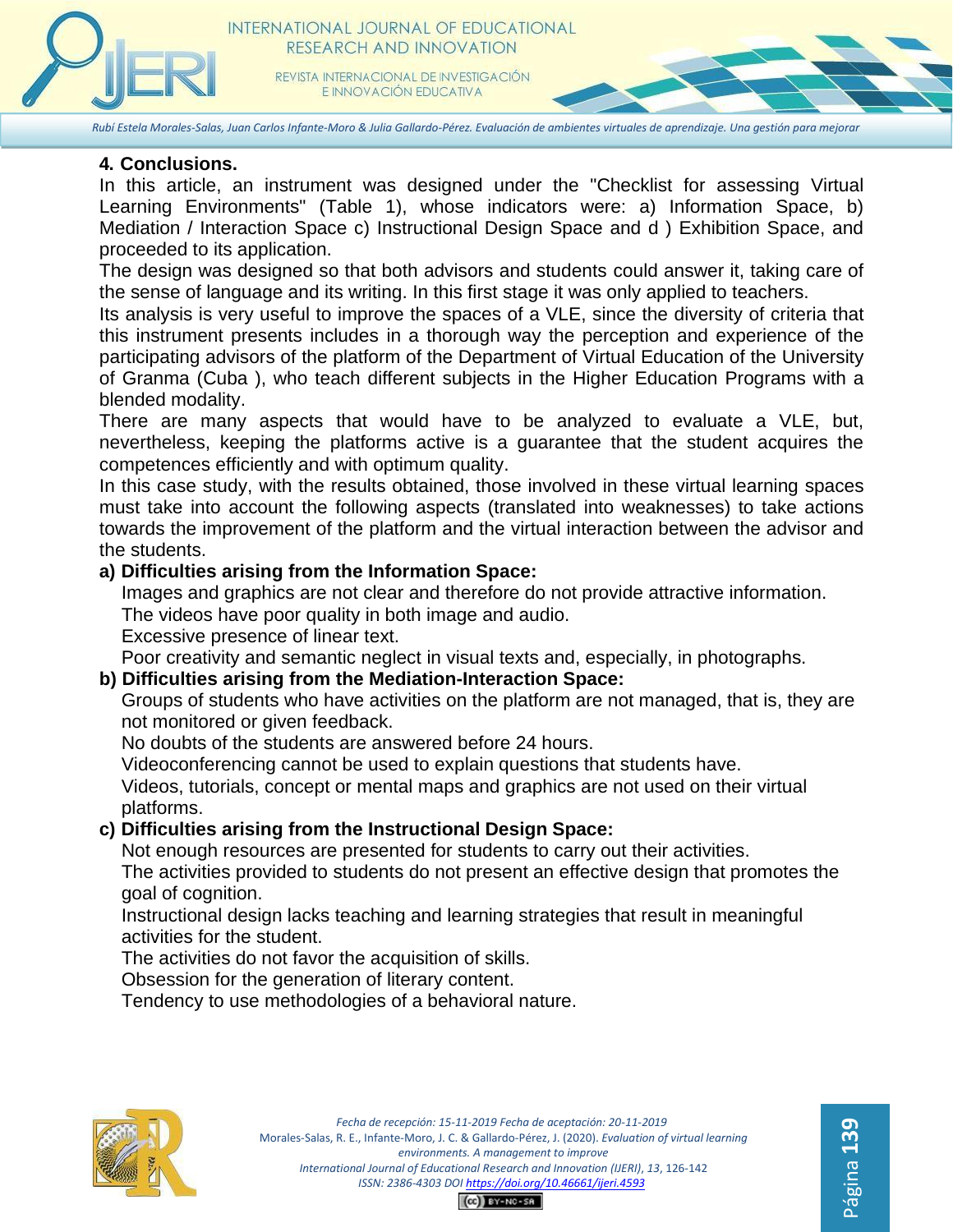

# **d) Difficulties arising from the Exhibition Space:**

The elements contained in the platform are not displayed quickly, but are slow. The design of the platform is not friendly and this favors that wikis or blogs that allow collaborative work between students and consultants cannot be incorporated. The platform is not updated automatically.

Slow information transmission, especially observable when receiving compressed multimedia documents or in real time.

Unexpected interruption of communication.

Effect "delay" in audiovisual communication in real time.

Frequent failures in the information servers.

Interruptions in the electricity supply.

These are some of the most significant weaknesses that yielded the results of the evaluation of the virtual learning environment through the instrument applied. The creation of strategies to reduce and, in other cases, eliminate these weaknesses, will be an essential task for the advisors participating in this evaluation; because the imminent global technological development demands greater effectiveness in the teaching-learning processes that are offered through virtuality.

As Torres and Ortega (2003) says, progressive demotivation and the occasional abandonment of the learning process occurs in those cases in which methodological and organizational designs do not favor the establishment of interpersonal relationships (coexistence and online) of students and teachers and of students with each other.

# **References**

- Avila, P., & Bosco, M. D. (2001). Ambientes virtuales de aprendizaje. Recuperado de[:](http://investigacion.ilce.edu.mx/panel_control/doc/c37ambientes.pdf) [http://investigacion.ilce.edu.mx/panel\\_control/doc/c37ambientes.pdf](http://investigacion.ilce.edu.mx/panel_control/doc/c37ambientes.pdf)
- Belloch, C. (2012) Entornos virtuales de aprendizaje. Recuperado de[:](http://www.uv.es/bellochc/pedagogia/EVA3) <http://www.uv.es/bellochc/pedagogia/EVA3>
- Blanco, I. J., Pérez, R., Arjona, E., & Cordón, O. (2018). Aspectos organizativos y estructurales de una iniciativa MOOC institucional: el caso de la UGR. *International Journal of Information Systems and Software Engineering for Big Companies (IJISEBC)*, *5*(1), 101-110.
- Boneu, J. M. (2007). Plataformas abiertas de e-learning para el soporte de contenidos educativos abiertos. *RUSC. Universities and Knowledge Society Journal*, *4*(1), 36-47.
- Bournissen, J. M., Tumino, M. C., & Carrión, F. (2019). MOOC: evaluación de la calidad y medición de la motivación percibida. *IJERI: International Journal of Educational Research and Innovation*, *11*, 18-32.
- Chan, M. E. (2004). Tendencias en el diseño educativo para entornos de aprendizaje digitales. *Revista Digital Universitaria*, 5(10), 1-26.
- González, M. A. (2000). Evaluación de ambientes de aprendizaje. In *V Congreso Iberoamericano Informática Educativa*. Santiago de Chile. Recuperado de[:](http://www.niee.ufrgs.br/eventos/RIBIE/2000/papers/067.htm) <http://www.niee.ufrgs.br/eventos/RIBIE/2000/papers/067.htm>



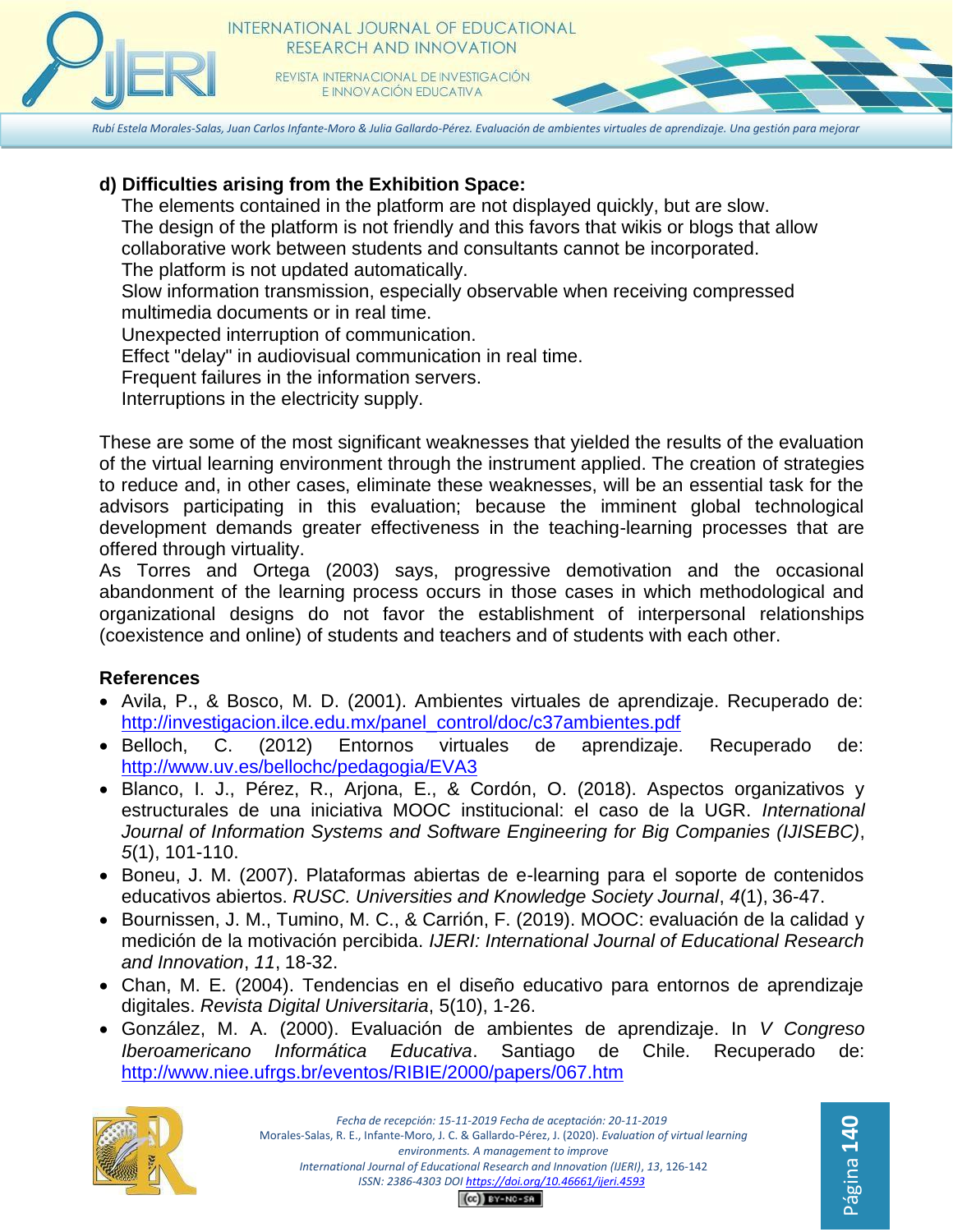

- Hernández, R., Fernández, C., & Baptista, P. (2014). *Metodología de la Investigación*. Ciudad de México, México: McGraw-Hill.
- Forneiro, M. L. I. (2008). Observación y evaluación del ambiente de aprendizaje en educación infantil: dimensiones y variables a considerar. *Revista Iberoamericana de educación*, 47(3), 49-70. Recuperado de: <http://www.rieoei.org/rie47a03.htm>
- Infante-Moro, A., Infante-Moro, J. C., & Gallardo-Pérez, J. (2019). The Importance of ICTs for Students as a Competence for their Future Professional Performance: the Case of the Faculty of Business Studies and Tourism of the University of Huelva. *Journal of New Approaches in Educational Research*, *8*(2), 201-213. doi: 10.7821/naer.2019.7.434
- Infante-Moro, A., Infante-Moro, J. C., Torres-Díaz, J. C., & Martínez-López, F. J. (2017). Los MOOC como sistema de aprendizaje en la Universidad de Huelva (UHU). *IJERI: International Journal of Educational Research and Innovation*, *7*, 13-24.
- López Rayón Parra, A. E., Escalera Escajeda, S., & Ledesma Saucedo, S. (2002). Ambientes Virtuales de Aprendizaje. *Presimposio Virtual SOMECE*. Recuperado de[:](https://studylib.es/doc/455916/ambientes-virtuales-de-aprendizaje) <https://studylib.es/doc/455916/ambientes-virtuales-de-aprendizaje>
- Martí, E. (2000). Metacognición y estrategias de aprendizaje. In Pozo, J.I., & Monereo, C. *El aprendizaje estratégico*. Madrid: Aula siglo XXI, Santillana.
- Martínez, D. D. (2017). Profesorado en formación y ambientes educativos virtuales. Campus Virtuales, 6(2), 69-78.
- Martínez, J. R. (2004). *Concepción del aprendizaje, meta cognición y cambio conceptual en estudiantes universitarios de Psicología*. [Tesis doctoral]. Universidad de Barcelona
- Monroy, E., Ladino R., & Sánchez S. (2013). Diseño de un ambiente de aprendizaje como herramienta para el área de tecnología e informática. In *Congreso Investigación y*  Pedagogía. Tunja. Recuperado de: [http://tics.uptc.edu.co/eventos/index.php/cong\\_inv\\_pedagogia/con\\_inv\\_pedag/paper/viewFile/11/11](http://tics.uptc.edu.co/eventos/index.php/cong_inv_pedagogia/con_inv_pedag/paper/viewFile/11/11)
- Morales, R. E., & Pereida, M. A. (2017). Inclusió n de estilos de aprendizaje como estrategia didá ctica aplicada en un AVA. *Campus Virtuales*, *6*(1), 67-75.
- Morales Salas, R. E., Infante-Moro, J. C., & Gallardo-Pérez, J. (2019). La mediación e interacción en un AVA para la gestión eficaz en el aprendizaje virtual. *Campus Virtuales*, *8*(1), 49-61.
- Pinto Corredor, J. D., Agredo Delgado, V., & Collazos, C. A. (2018). Construyendo una guía para la evaluación de la usabilidad en EVAs. *Campus Virtuales*, 7(2), 93-104.
- Torres-Díaz, J. C., Infante Moro, A., & Valdiviezo Díaz, P. (2014). Los MOOC y la masificación personalizada. *Profesorado: Revista de curriculum y formación del profesorado*, *18*(1), 63-72.



Página **141**Página 141